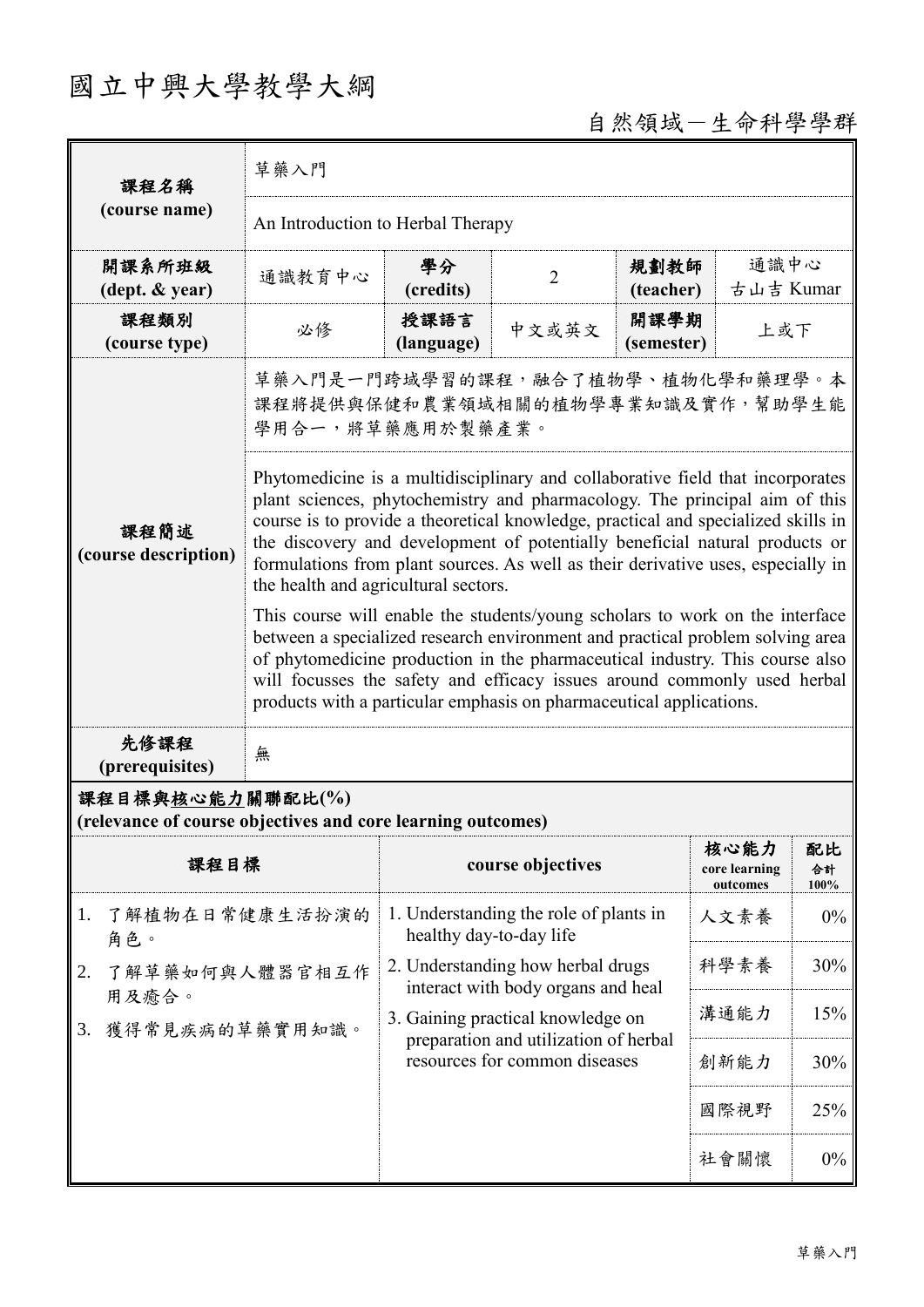#### 課程目標之教學方法與評量方法

**(teaching and assessment methods for course objectives)**

| 教學方法 (teaching methods)                                                                                                             | 學習評量方式 (evaluation)                                                                                        |  |  |
|-------------------------------------------------------------------------------------------------------------------------------------|------------------------------------------------------------------------------------------------------------|--|--|
| 講授 lecture<br>討論 discussion<br>專題探討與製作 group project (Documentation of<br>lesser known herbal home remedies for common<br>diseases) | 出席狀況 attendance/ participation 15%<br>homework 30%<br>作業<br>口頭報告 oral presentation 20%<br>書面報告 reports 35% |  |  |
|                                                                                                                                     |                                                                                                            |  |  |

授課內容(單元名稱與內容、習作 **/** 考試進度、備註) **(course content and homework / tests schedule)**

| <b>Week</b>    | <b>Topic of the lecture</b>                                                     |  |  |  |  |
|----------------|---------------------------------------------------------------------------------|--|--|--|--|
| 1              | Introduction to herbal therapy                                                  |  |  |  |  |
| $\overline{2}$ | Role of plants and plant-based natural products in the pharmacological industry |  |  |  |  |
| $\overline{3}$ | Classification of herbal drugs with special reference to chemotaxonomy          |  |  |  |  |
| $\overline{4}$ | International trade of herbal products                                          |  |  |  |  |
| 5              | Quality control of herbal products with reference to WHO guidelines             |  |  |  |  |
| 6              | Common problems encountered maintenance of quality of crude drugs               |  |  |  |  |
| $\tau$         | Production of plant secondary metabolites by different techniques.              |  |  |  |  |
| 8              | Improvement of yield, quality and factors effecting thereof                     |  |  |  |  |
| 9              | Mid-Term exam                                                                   |  |  |  |  |
| 10             | Metabolic engineering                                                           |  |  |  |  |
| 11             | High through put screening of herbal drugs                                      |  |  |  |  |
| 12             | Role of biomarkers in crude analysis                                            |  |  |  |  |
| 13             | Drug discovery and development from the plant sources                           |  |  |  |  |
| 14             | Ethnobotany, chemotaxonomy and chemical ecology                                 |  |  |  |  |
| 15             | Herbal formulation development                                                  |  |  |  |  |
| 16             | Evaluation of herbal drugs                                                      |  |  |  |  |
| 17             | Stability studies of phytochemical formulations                                 |  |  |  |  |
| 18             | Final report submission and oral presentation                                   |  |  |  |  |

## 教科書與參考書目(書名、作者、書局、代理商、說明)

#### **(textbook & other references)**

#### **Major reference books**

- 1. Bagetta G (2011) Herbal medicines: Development and validation of plant-derived medicines for human health. CRC Press, Boca Raton, USA. ISBN: 9781439837696.
- 2. Singh B, Peter KV (2018) New age herbals: Resource, quality and pharmacognosy. Springer Singapore. ISBN: 9789811082917.